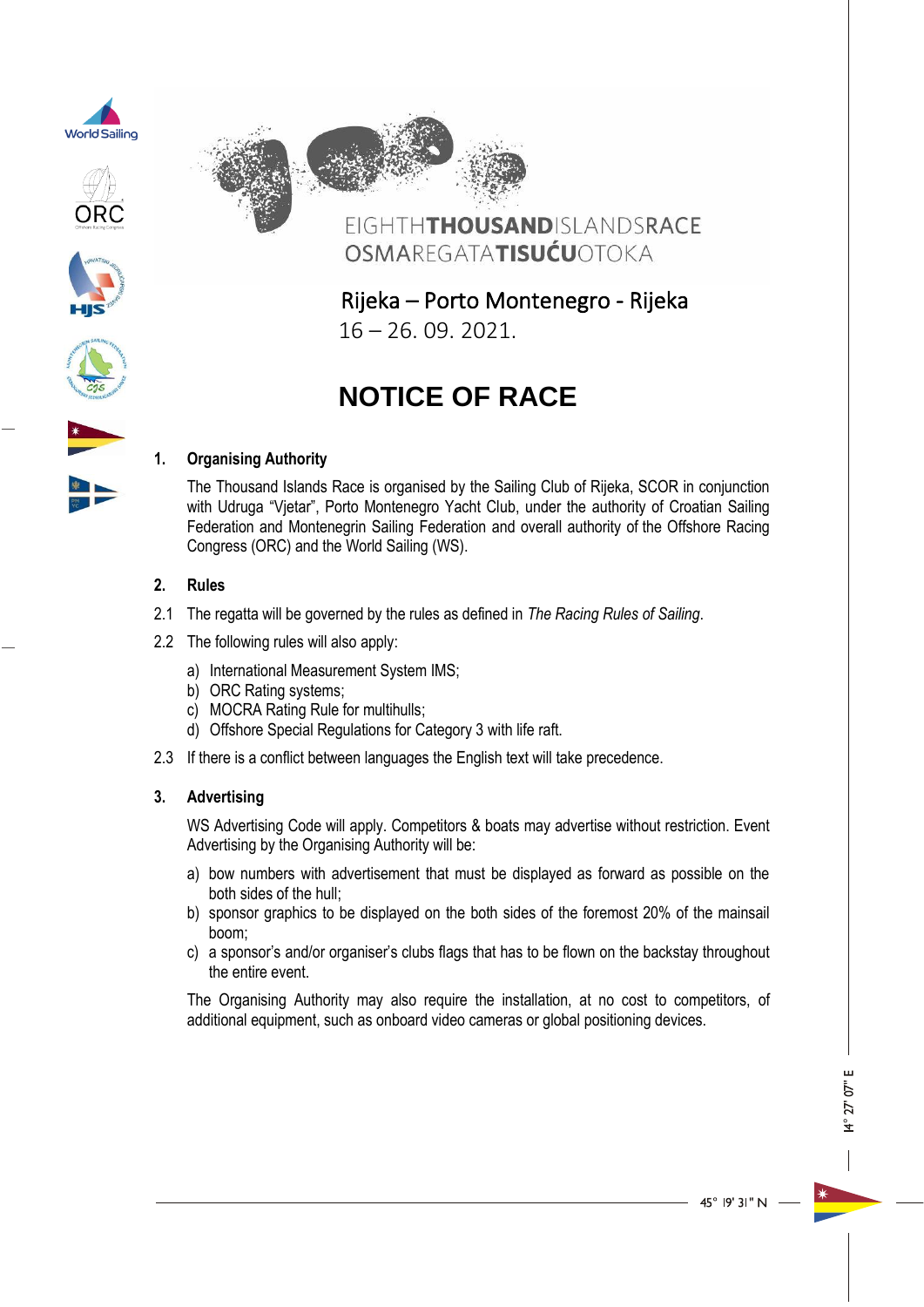

# **4. Eligibility**

- 
- 









necessary information how to obtain one.

crew list submitted at Registration before the race.

5.1 Boats will be divided in classes according to their ratings. Class limits will be based on final entry list. Class results will be extrapolated from the overall results of all boats for each division: monohull and multihull.

4.1 The Thousand Islands Race is open to offshore boats that fully satisfy the requirements of the WS Offshore Special Regulations for Category 3 with liferaft. Monohulls shall have valid ORC International or ORC Club certificate, while multihulls shall have valid MOCRA certificate. Boats without ORC or MOCRA certificate may contact the organiser at scor@scor.hr to get

4.2 In addition the Organising Authority reserves the right to expand eligibility for entries or classes not included in 4.1. and ammend 2.2 with relevant rules when necessary.

4.3 Competitors shall comply with WS Eligibility Code and be be verified by their national sailing authorities. Any crewmember still under the age of 18 by the day before the start of the race shall supply the written consent of a parent or legal guardian which shall be attached to the

4.4 The Owner or Charterer of a participating boat shall hold current adequate marine legal liability insurance policy with respect to the boat, valid when racing and will ensure that all crewmembers are aware of the importance of effecting appropriate personal insurance.

- 5.2 Subject to the participation of a sufficient number of entrants, there may also be the following other categories with separate results:
	- a) A Double Handed Category for boats sailed by two people only racing under ORC Double Handed ratings;
	- b) A One Design Category for boats complying with one design class rules or boats of the same type or production model racing under elapsed time.
- 5.3 The formation of any of the above categories or classes is at the discretion of the Organising Authority.

# **6. Tracking system**

An electronic tracking system may be used to track the position of participating boats during the race, and participants will be required to allow the installation of a tracking device on their boats. The Organising Authority may use the information received from the system for media coverage of the race as well as for technical and safety purposes. Participants shall be responsible for the tracking device while on board and shall return it to the Race Office after finishing or retiring. On registration, participants may be required to give a deposit or credit card number which may be charged by the Organising Authority if the tracking device is not returned.

## **7. Entries and entry fee**

- 7.1 Entries should be submitted to the Organising Authority before 1<sup>st</sup> September 2021 by on-line entry form at www.thousandislandsrace.com. Late entries may be accepted at organiser's discretion.
- 7.2 The non-refundable entry fee is as follows:

| 300 EUR        |
|----------------|
| <b>500 EUR</b> |
| 300 EUR        |
|                |

Two legs One leg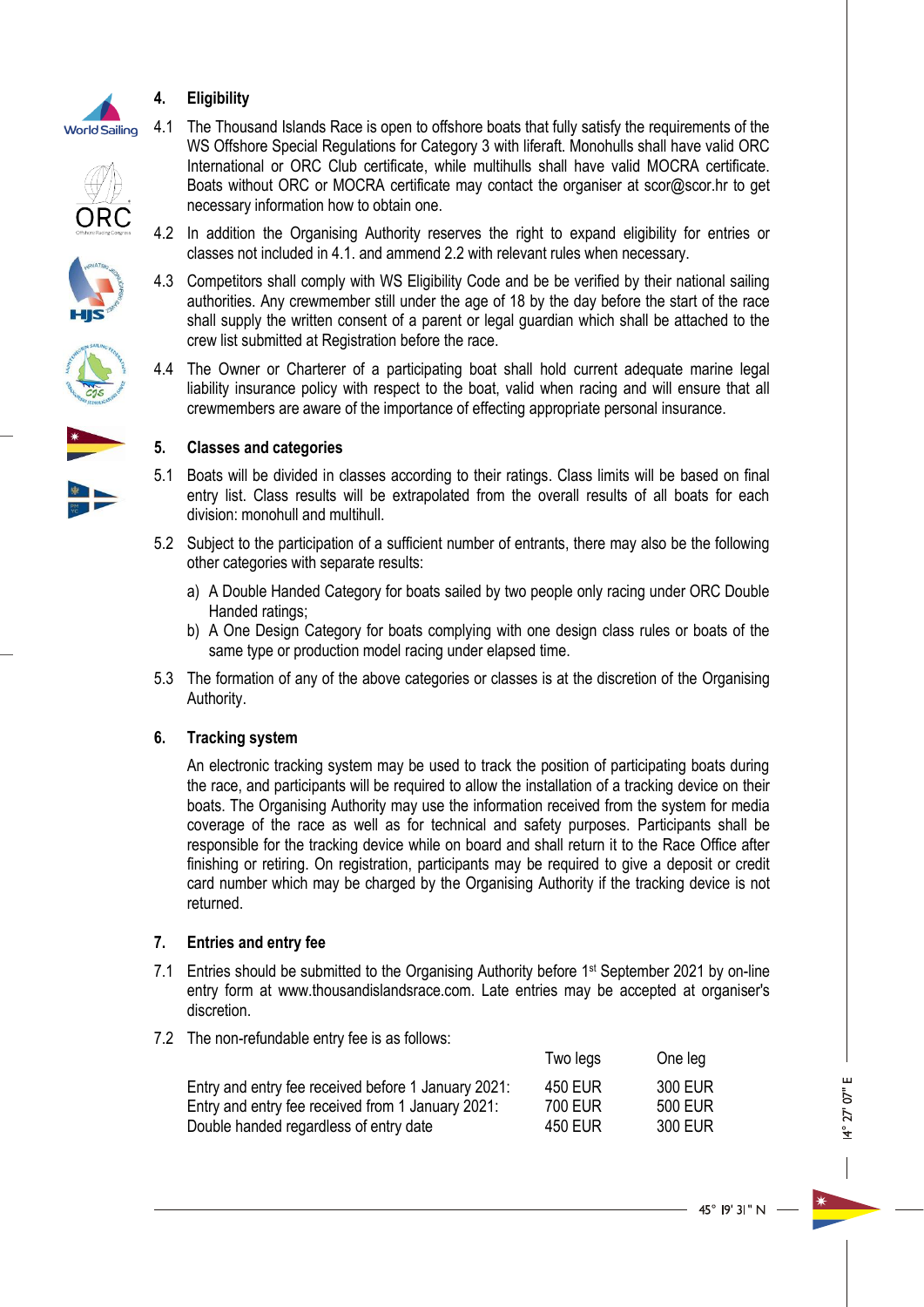

Bank details:

Bank: Privredna banka Zagreb, d.d., Račkoga 6, HR 10000 Zagreb, Croatia Account holder: Udruga "Vjetar", Verdieva 11, 51000 Rijeka, Croatia Account: IBAN: HR29 2340 0091 1104 2340 6, SWIFT Code: PBZGHR2X





#### 7.3 A boat is considered pre-registered if the following documents are received before 1st September, 2021:

- a) Completed on-line entry from;
- b) Current ORC or MOCRA Club certificate;
- c) Entry fee payment confirmation.
- 7.4 The organiser is not responsible for any costs incurred by the non-acceptance of a boat's registration.

# **8. Registration**

- 8.1 Each owner or skipper must personally register in the Race Office in the Port of Rijeka. Race Office is open from 10:00 until 20:00 on Thursday, 16<sup>th</sup> and Friday, 17<sup>th</sup> September 2021.
- 8.2 The following documents shall be presented at registration:
	- a) Valid ORC or MOCRA certificate issued before 16.09.2021;
	- b) Valid third party insurance;
	- c) Crew list with name and sailing license number;
	- d) Contact phone both on boat and land, including the name of contact person;
	- e) Liability acceptance form, duly completed and signed;
	- f) Crew list with name, passport number, date and place of birth for custom clearance.

This changes RRS 78.2

8.3 No changes shall be made to ORC certificates after 16.09.2021. unless prescribed and approved by the Technical Committee.

## **9. Schedule**

| 9.1 | Thursday  | September 16th             | 10:00 - 20:00 Registration and safety equipment checks                                                                        |
|-----|-----------|----------------------------|-------------------------------------------------------------------------------------------------------------------------------|
|     | Friday    | September 17th             | 10:00 - 17:00 Registration and safety equipment checks<br>18:00 Skipper's meeting and safety briefing<br>20:00 Sailors' party |
|     | Saturday  | September 18th             | 14:00 Weather report<br>18:00 Start of Leg 1: Rijeka - Porto Montenegro                                                       |
|     | Tuesday   | September 21 <sup>st</sup> | 18:00 Time limit for Leg 1                                                                                                    |
|     | Wednesday | September 22 <sup>nd</sup> | 09:00 1000 islands $+2$ race briefing<br>12:00 1000 islands $+2$ race in Boka bay<br>20:00 Prize giving for Leg 1             |
|     | Thursday  | September 23rd             | 08:30 Weather report and safety briefing<br>12:00 Start of Leg 2: Porto Montenegro - Rijeka                                   |
|     | Sunday    | September 26th             | 12:00 Time limit for Leg 2<br>14:00 Prize giving for Leg 2 and overall                                                        |
|     |           |                            |                                                                                                                               |

9.2 Two races (legs) are scheduled. Boats may select to race: Leg 1 only, Leg 2 only or both legs.

**Leg 1 course**: Start (Rijeka) – Finish (Porto Montenegro). Islands Unije, Susak, Premuda, Dugi Otok, Kornat, Vis, Lastovo and Sveti Andrija to be left to starboard.

**Leg 2 course**: Start (Porto Montenegro) – Finish (Rijeka). Islands Sveti Andrija, Lastovo, Vis, Kornat, Dugi Otok, Premuda, Susak and Unije to be left to port.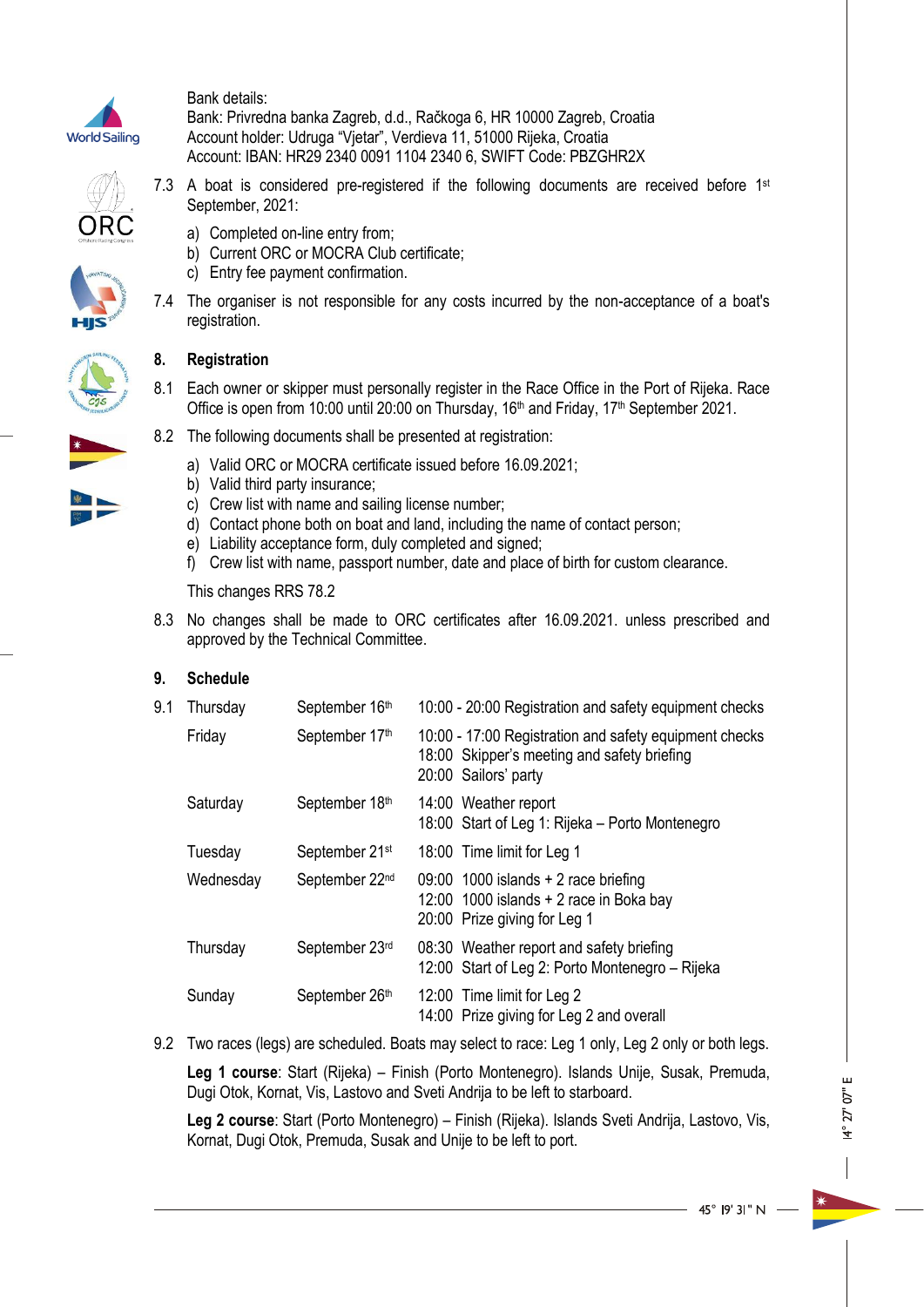

Additional marks (buoys) that may be laid in the Start and Finishing areas will be described in the Sailing Instructions.

9.3 The 1000 islands + 2 race are open also for boats not participating in the Thousand Islands Race. They need to have ORC International or ORC Club certificate and comply with WS Offshore Special Regulations for Category 4 regattas. Entry fee is not required for Thousand Islands Race participants. Boats without ORC certificate may be accepted at discretion of the OA subject to terms, conditions and entry fee for non Thousand Islands Race participants is 5





**10. Measurement**

EUR per crew member.

9.4 The organiser may change this schedule with adequate notice.

Boats will be inspected before the race for compliance with the requirements of safety as well as measurement and rating. For this purpose, all boats shall be available for the inspection from Thursday, September 16<sup>h</sup> at 10:00 until Friday, September 17<sup>th</sup> at 17:00. It is conpulsory that skipper or his authorized representative be present at the time of inspection. Further inspections may be carried out on any boat after the race.

## **11. Sailing Instructions**

Sailing Instructions will be available for each entrant at completion of the registration formalities.

## **12. Moorings**

The Organising Authority will provide moorings free of charge for all boats entering the Thousand Islands Race from September 16<sup>th</sup> until September 26<sup>th</sup> at the Port of Rijeka before the start of the Leg 1 and after the finish of Leg 2 and at Porto Montenegro after the finish of the Leg 1 until the start of Leg 2.

#### **13. Registration of arrival in Croatia and Montenegro**

Participants of the Thousand Islands Race are excused of payment of tax for the registration of arrival and stay of foreign yacht or boat in territorial sea and coastal waters of the Republic of Croatia from 11<sup>th</sup> September – 1<sup>st</sup> October 2021. Foreign boats shall register at first custom office when entering Croatian territorial sea.

Participants are also excused of payment of vignette in Montenegro. Any boat not doing second leg and intending on staying in Montenegro will have to get the vignette after second leg has started.

#### **14. Media rights**

Competitors, owners and their guests grant at no cost the Organising Authority the absolute right and permission to use their name, voice, image, likeness, biographical material as well as representations of the boats in any media (being television, print and internet media), including video footage, for the sole purposes of advertising, promoting, reporting and disseminating information regarding the Thousand Islands Race and the competitors and crew members' participation in the race.

#### **15. Prizes**

Trophies will be awarded for each leg and both legs combined to the best three boats in each division and class overall results. An additional prize will be awarded to the first boat in elapsed time for each leg.